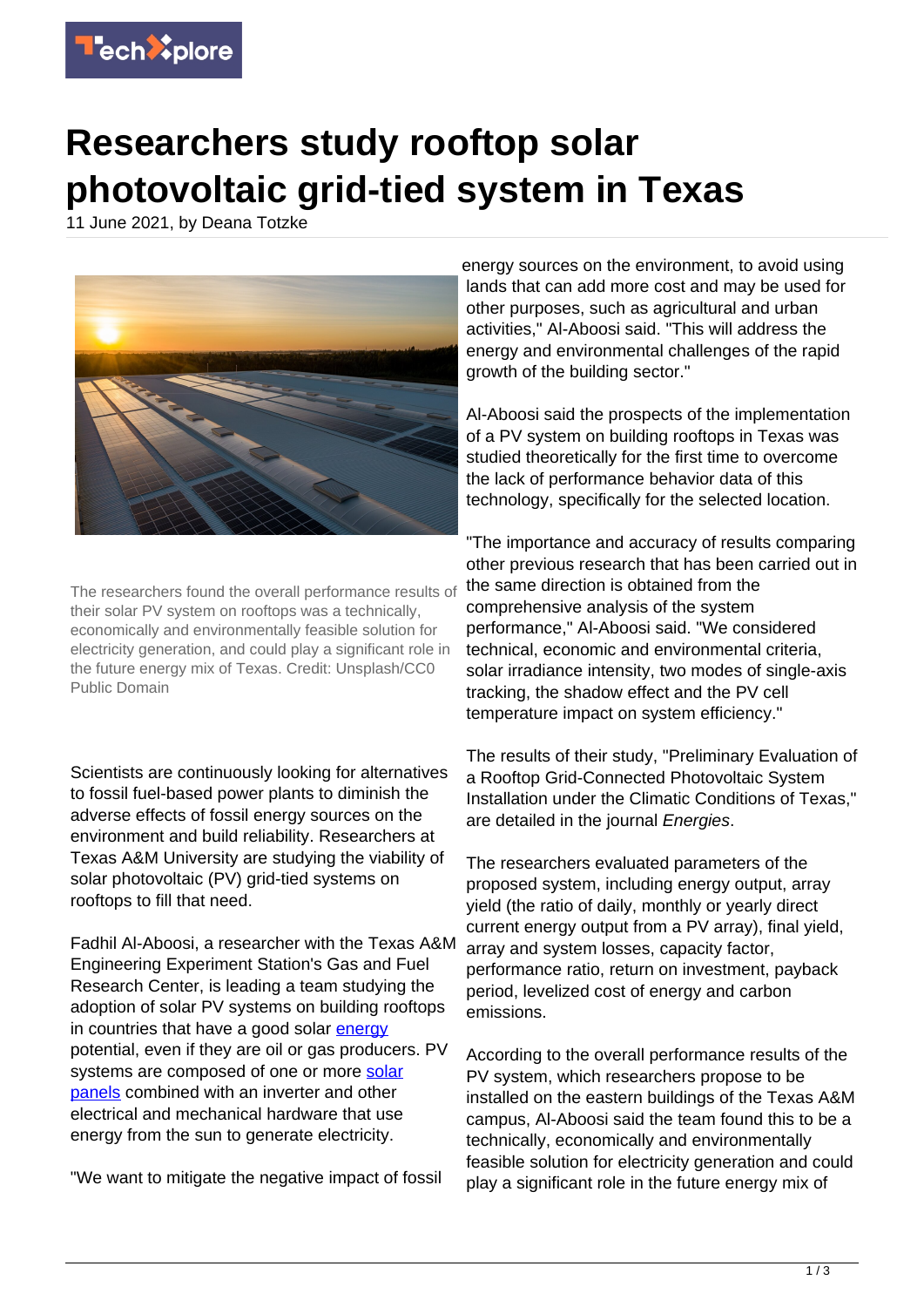

Texas.

"The result of the comparison for the proposed PV system with other PV systems located in different sites around the world showed that their performance does not only depend on solar radiation intensity, but the operational and climatic conditions should be considered for any site that is selected to install the PV system," he said.

Al-Aboosi said it was important to look at all these aspects in order to make solar energy a more viable solution.

"The lack of research in this field, either published or implemented, environmental concerns and supporting variety in energy sources have sparked our curiosity to perform this study," he said. "Furthermore, this study has been presented to make Texas A&M University and the Texas A&M Engineering Experiment Station a pioneer in this field as in other scientific fields. It is worth noting that this work is the first study that was done hypothetically in Texas based on theoretical analysis whereas all previous studies, which were used for comparison with this study, have been done based on experimental results at different locations worldwide."

He said the results were truly impressive and will pave the way for substantial developments in using rooftop grid-tied PV systems.

"It can be used as a future vision, especially the economic analysis, for estimating the potential of investment incentives, subsidies and feed-in tariff (a policy mechanism designed to accelerate investment in renewable energy) to make implementing solar PV systems more attractive in Texas and around the world," Al-Aboosi said. "In any case, the long-term performance of the rooftop grid-tied technologies in Texas requires further research, especially finding proper management strategies of flexible aggregating of distributed energy resources, from **fossil fuels** and renewable energy sources, into grid."

 **More information:** Fadhil Y. Al-Aboosi et al, Preliminary Evaluation of a Rooftop Grid-Connected Photovoltaic System Installation under the Climatic Conditions of Texas (USA), *Energies* (2021). [DOI: 10.3390/en14030586](http://dx.doi.org/10.3390/en14030586)

Provided by Texas A&M University